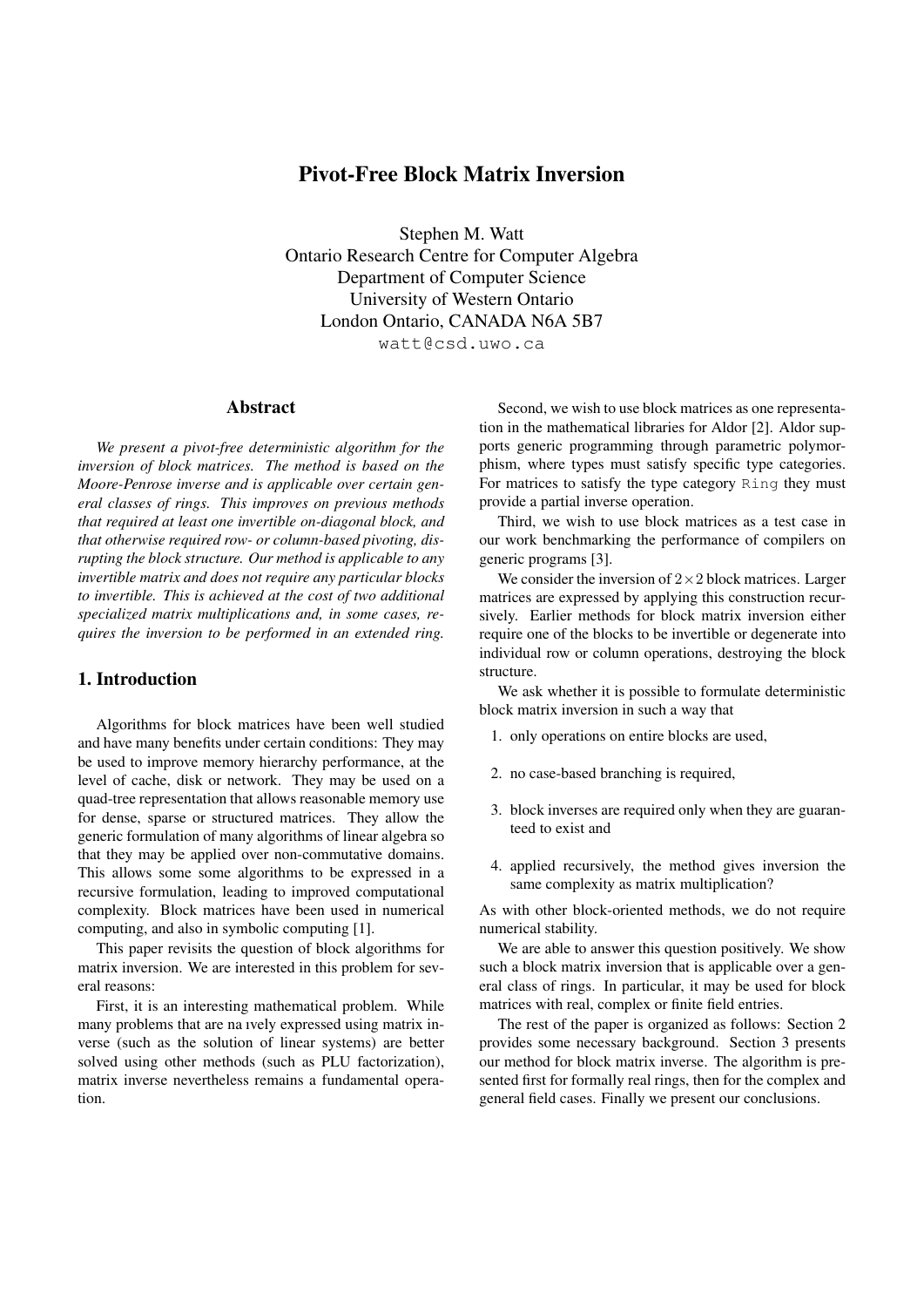# 2. Preliminaries

# 2.1 Recursive Block Matrices

We consider  $n \times n$  matrices with elements from a ring R and denote the matrix ring  $R^{n \times n}$ . For convenience we require that  $R$  have unity and explicitly state any additional properties when they are required. If  $n$  is even, we may put the matrices of  $R^{n \times n}$  in a one-to-one correspondence with the matrices of  $(R^{n/2 \times n/2})^{2 \times 2}$ . For an  $n \times n$  matrix M we take

$$
M = \left[ \begin{array}{cc} A & B \\ C & D \end{array} \right]
$$

with the  $\frac{n}{2} \times \frac{n}{2}$  matrices A, B, C, D having elements  $A_{ij} =$  $M_{i,j},\, B_{ij}\,=\,M_{i,j+\frac{n}{2}},\, C_{ij}\,=\,M_{i+\frac{n}{2},j},\, D_{ij}\,=\,M_{i+\frac{n}{2},j+\frac{n}{2}}$ with  $1 \leq i, j, \leq n/2$ . For general *n*, there are two ways to impose a  $2 \times 2$  block structure that preserves the multiplicative properties of the matrix ring:

The first method is to embed  $R^{n \times n}$  in a ring of larger matrices  $R^{(n+\ell)\times(n+\ell)}$  by adding ones along the diagonal and zeros elsewhere. If n is odd and  $\ell$  is one, then we may apply the 2 × 2 block division once. If  $\ell = 2^{\lceil \log_2 n \rceil} -n$  (*i.e.* if  $n+\ell$  is the next power of 2), then the construction may be applied  $\lceil \log_2 n \rceil$  times to obtain a fully recursive  $2 \times 2$  structure. This method has the advantage that, at each level, the matrix elements are from a specific ring. For the recursive block matrix ring, we introduce the notation  $R^{(2\times2)^k}$ . This allows certain isomorphisms to be expressed conveniently

$$
R^{2^k \times 2^k} \cong (R^{2^{k-1} \times 2^{k-1}})^{2 \times 2} \cong (R^{(2 \times 2)^{k-i}})^{(2 \times 2)^i} \cong R^{(2 \times 2)^k}.
$$

The second method is to divide matrices unevenly. The blocks A, B, C, D have elements  $A_{ij} = M_{i,j}$ ,  $B_{ij'} = M_{i,j'+\ell}, \quad C_{i'j} = M_{i'+\ell,j}, \quad D_{i'j'} = M_{i'+\ell,j'+\ell},$ where  $\ell$  is between 1 and n and the indices range as  $1 \leq i, j \leq \ell$  and  $1 \leq i', j' \leq n - \ell$ . This construction may be applied repeatedly to obtain a fully recursive  $2 \times 2$ block structure. For the complexity results given below, we choose  $\ell = \lfloor \frac{n}{2} \rfloor$ .

Both methods may be used for the block matrix inversion problem considered in this paper. Note that in both methods the blocks  $A$  and  $D$  are square.

### 2.2. Naïve Block Matrix Inverse

Perhaps the most æsthetically pleasing formulation of the block matrix inverse is as

$$
M^{-1} = \begin{bmatrix} (A - BD^{-1}C)^{-1} & (C - DB^{-1}A)^{-1} \\ (B - AC^{-1}D)^{-1} & (D - CA^{-1}B)^{-1} \end{bmatrix},
$$

which is valid over any ring, and may be applied recursively.

This formulation has two defects, however: First, it requires all of  $A$ ,  $B$ ,  $C$  and  $D$  to be invertible. In fact,  $M$  may be invertible even if *all* of A, B, C and D are noninvertible. Second, this expression for the matrix inverse requires 8 block inversions and 8 block multiplications. When applied recursively to give an algorithm for  $n \times n$  matrices, this leads to  $O(n^3)$  coefficient ring operations. Since faster methods are well known and practical, this formulation is not attractive for a generic algorithm.

To avoid these problems, a more common formulation for block matrix inversion is as

$$
M^{-1} = \begin{bmatrix} I & -A^{-1}B \\ 0 & I \end{bmatrix} \begin{bmatrix} A^{-1} & 0 \\ 0 & S_A^{-1} \end{bmatrix} \begin{bmatrix} I & 0 \\ -CA^{-1} & I \end{bmatrix}
$$

$$
= \begin{bmatrix} A^{-1} + A^{-1}BS_A^{-1}CA^{-1} & -A^{-1}BS_A^{-1} \\ -S_A^{-1}CA^{-1} & S_A^{-1} \end{bmatrix}
$$
 (1)

where  $S_A = D - CA^{-1}B$  is the Schur complement of A in M. Alternatively, the inverse may be expressed as

$$
M^{-1} = \begin{bmatrix} I & 0 \\ -D^{-1}C & I \end{bmatrix} \begin{bmatrix} S_D^{-1} & 0 \\ 0 & D^{-1} \end{bmatrix} \begin{bmatrix} I & -BD^{-1} \\ 0 & I \end{bmatrix}
$$

$$
= \begin{bmatrix} S_D^{-1} & -S_D^{-1}BD^{-1} \\ -D^{-1}CS_D^{-1} & D^{-1} + D^{-1}CS_D^{-1}BD^{-1} \end{bmatrix} . (2)
$$

This formulation requires only that either  $A$  or  $D$  and the corresponding Schur complement be invertible. It also has the benefit of computational efficiency, requiring only 2 inversions, 6 multiplications and 3 additive operations on blocks. If  $2 \leq \omega \leq 3$  is the exponent such that  $n \times n$ matrix multiplication requires  $O(n^{\omega})$  element operations, then this formulation of block matrix inverse, applied recursively, leads to an  $O(n^{\omega})$  algorithm for inversion. For concreteness, Strassen's matrix multiplication [4] requires  $n^{\log_2 7}$  multiplications and  $6(n^{\log_2 7} - n^2)$  additive operations  $(+, -)$ , and the above formulas give matrix inversion in  $(6n^{\log_2 7} - 1)/5$  multiplicative operations ( $\times$ , inverse) and  $(72n^{\log_2 7} - 165n^2 + 93n)/10$  additive operations.

#### 2.3 Non-Invertible Blocks

While the complexity of the block matrix inversion given by equations (1) and (2) is acceptable, there remains the problem that it requires either  $A$  or  $D$  to be invertible. However, as stated earlier, all blocks may be non-invertible, even for invertible  $M$ . For example, the following permutation matrix is invertible:

| $\overline{0}$ | $\overline{0}$                               | $\begin{matrix} 0 & 0 \\ 1 & 0 \end{matrix}$ | $\overline{0}$                             |  |
|----------------|----------------------------------------------|----------------------------------------------|--------------------------------------------|--|
|                | $\begin{matrix} 0 & 1 \\ 0 & 0 \end{matrix}$ | $\begin{matrix} 0 \\ 0 \end{matrix}$         | $\begin{smallmatrix}0\\1\end{smallmatrix}$ |  |

The usual approach to deal with this problem is to abandon the block formulation of the inverse, and use a roworiented divide and conquer PLU matrix factorization to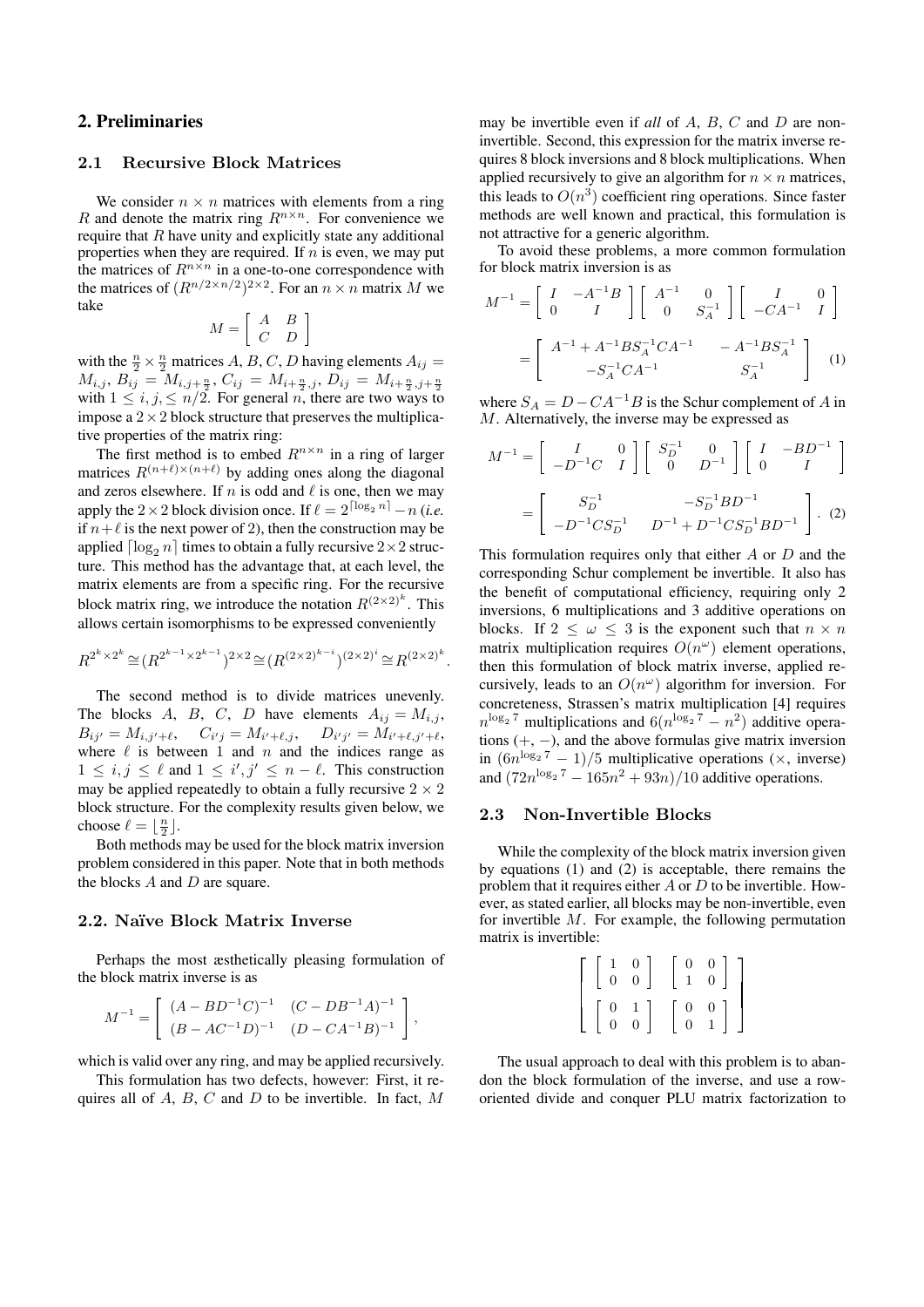compute the inverse using pivots to avoid non-invertible elements. See, for example, [5].

This has two problems: The first problem is that if we are representing matrices in memory using a recursive block structure (say, as quad-trees), then a row-oriented PLU decomposition either requires converting the matrix in and out of the desired representation or requires using an indexing scheme that carries a high overhead. The second problem is that if the entries are not themselves block sub-matrices, but members of some non-commutative base ring, then there is no internal row structure to exploit.

Some authors, *e*.g. [1], argue that they do not encounter non-invertible blocks in practice. This may indeed be the case when working with specialized families of matrices or with matrices with elements chosen randomly from a large ring. For a general solution, however, non-invertibility of blocks remains a problem. For example, when the entries are chosen from a restricted set a significant proportion of small matrices can be non-invertible. Since recursive block algorithms operate upon many small matrices in their execution, non-invertible blocks may be encountered with a significant probability. For concreteness, we show below the proportion of  $\mathbb{Q}^{n \times n}$  matrices that are non-invertible<sup>1</sup> for small *n* when elements are chosen from the sets  $\{0, 1\}$  and  ${-1, 0, 1}$ . Note that for  $n < 8$ , *most* of the  ${0, 1}$  matrices are non-invertible.

 $\{0, 1\}^{n \times n}$  $\mathbb{Q}^{n \times n}$  $n \hspace{1cm} 1 \hspace{1cm} 2 \hspace{1cm} 3 \hspace{1cm} 4 \hspace{1cm} 5 \hspace{1cm} 6 \hspace{1cm} 7 \hspace{1cm} 8$ % non-inv. 50 62 66 66 63 58 52 45  $\{-1,0,1\}^{n \times n}$  ⊂  $\mathbb{Q}^{n \times n}$  $n \begin{array}{|c|c|c|c|c|} \hline 1 & 2 & 3 & 4 \ \hline \end{array}$ % non-inv.  $33 \quad 41 \quad 40 \quad 45$ 

#### 2.4. The Moore-Penrose Inverse

The Moore-Penrose inverse is a generalized form of matrix inversion applicable to non-square matrices, discovered independently by E. Moore [7] and R. Penrose [8]. If  $Z$  is a complex  $n \times m$  matrix, and  $Z^*$  its conjugate transpose, then the Moore-Penrose inverse, denoted  $Z^+$ , satisfies:

| $ZZ^+Z=Z$   | $(ZZ^{+})^* = ZZ^{+}$ |
|-------------|-----------------------|
| $Z^+ZZ^+=Z$ | $(Z^+Z)^* = Z^+Z.$    |

If Z is of full rank, then  $m \leq n$ ,  $Z^*Z$  is invertible and the Moore-Penrose inverse is

$$
Z^+ = (Z^*Z)^{-1}Z^*.
$$

In this case,  $Z^+$  is left inverse of Z. If Z is square and invertible, then the Moore-Penrose inverse is  $Z^{-1}$ .

### 3. Pivot-Free Inversion

# 3.1 Preconditioning for Block Inversion

To apply the recursive block methods given by (1) or (2), we must find a way to guarantee that the required blocks will be invertible. We do this by preconditioning the matrix  $M$ . For invertible  $M$ , we may choose any invertible  $G$  and have

$$
M^{-1} = (GM)^{-1}G.\t\t(3)
$$

A choice of  $G$  that guarantees invertibility of the required blocks of GM using (1), leads to a block algorithm for  $M^{-1}$ . There is the additional cost of two matrix multiplications, which can clearly be performed using block operations.

We observe that if  $R$  is embedded in a larger ring,  $S$ , and G is an invertible matrix in  $S^{n \times n}$ , then (3) may still be used to compute  $M^{-1}$ . The computation will use the ring operations of S, but the final result will be a matrix in  $R^{n \times n}$ .

For convenience, we shall assume from this point forward that  $R$  is a division ring. This guarantees that the inverses of intermediate expressions in R exist when required. If this condition is relaxed, then it may be necessary to work in some localization of  $R$  to deal with non-invertible elements that occur in intermediate expressions.

The matrix  $G$  may be chosen to randomize  $M$  to yield a probabilistic block algorithm for  $M^{-1}$ . This is often sufficient for many applications.

For a deterministic algorithm for  $M^{-1}$ , we must select a specific matrix  $G$  based on  $M$ . We show below that such a choice of G exists and can be constructed easily. In sections 3.3, 3.4 and 3.5 we show how to choose G depending on the algebraic properties of  $R$ . In each case we use Lemma 1 of section 3.2.

# 3.2 Two Lemmata

**Lemma 1** (Block Inverse). *If* R *is a division ring,*  $M \in$  $R^{n \times n}$  *is invertible and there exists*  $G \in E^{n \times n}$ ,  $E \supset R$ , *such that all principal minors of* GM *are invertible, then*  $(GM)^{-1}$ *, and hence*  $M^{-1} = (GM)^{-1}G \in R^{n \times n}$ *, may be computed using only block operations. Block operations are ring operations in*  $E^{(2\times2)^i}$ .

*Proof.* When the inversion scheme given by equation (1) is applied recursively to  $GM$ , the only blocks that are ever inverted at any level of recursion are square sub-matrices lying on the diagonal and their Schur complements with respect to their immediately containing blocks. The square sub-matrices on the diagonal are a special case of the principal minors and are therefore all invertible. Now suppose

<sup>&</sup>lt;sup>1</sup>These are calculated using the sequences  $A046747$  and  $A056989$  [6].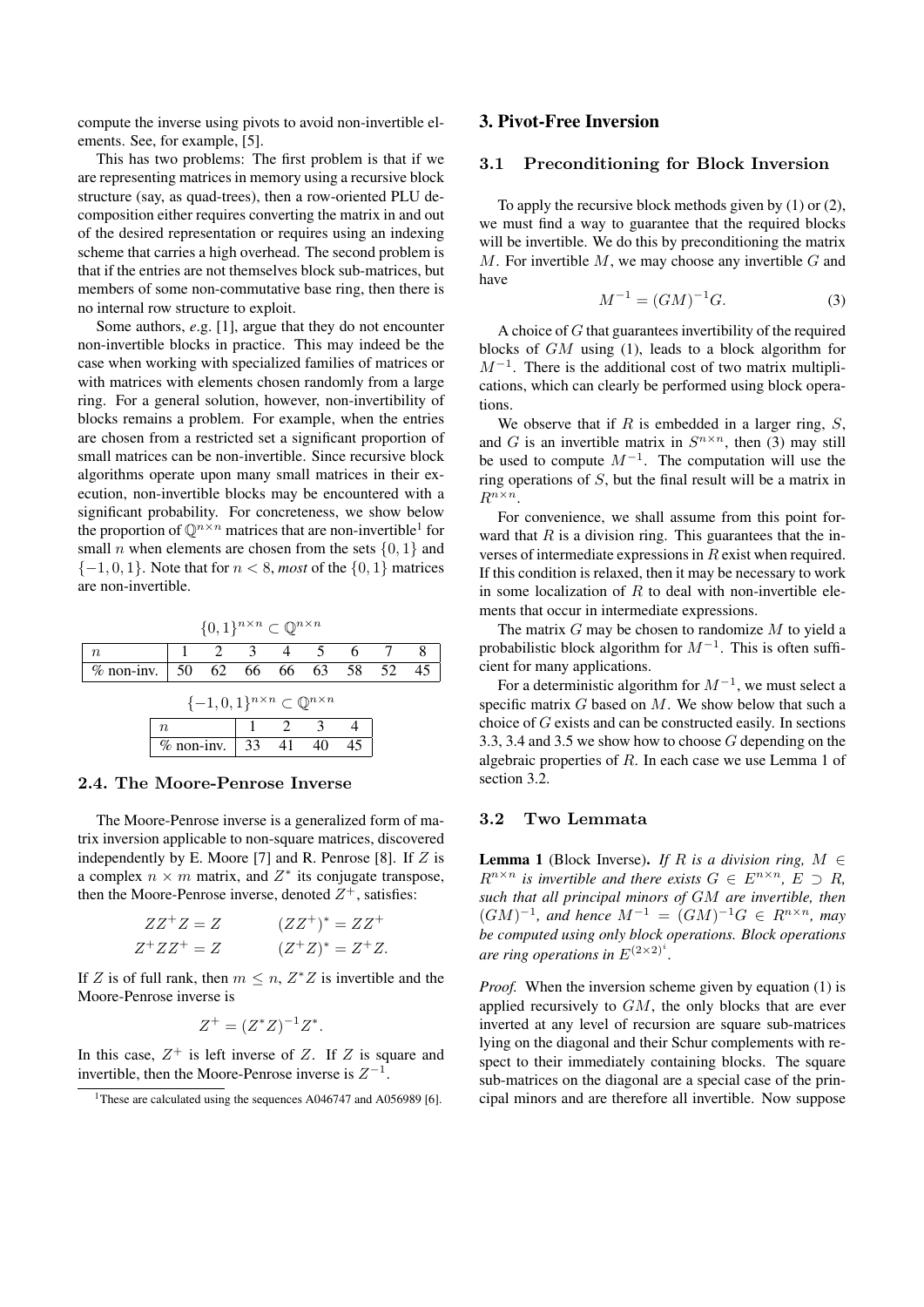that the inverse of a Schur complement is required when inverting the containing block

$$
H=\left[\begin{array}{cc} W & X\\ Y & Z\end{array}\right]
$$

In this case we have already that  $H$  and  $W$  are invertible and we require the inverse  $S_W^{-1} = (Z - YW^{-1}X)^{-1}$ . The invertibility of H implies this exists, as  $S_W^{-1}$  is an explicit sub-block of  $H^{-1}$ .

We note that the two matrix multiplications required in the inverse computation are for special forms of matrices. One multiplication is of a matrix with its own transpose, and the other is the multiplication of a symmetric matrix with a general matrix. We show that, depending on the method used for matrix multiplication, the first of these can be performed faster than a general multiplication.

**Lemma 2.** For  $M \in R^{n \times n}$ , computing the the product M<sup>T</sup>M *requires at most*

$$
\frac{n^2(2n^{\omega-2}+2^{\omega}-6)}{2^{\omega}-4}
$$

and requires at least  $n^{\omega}/2^{\omega}$  multiplications in R.

*Proof.* The upper bound follows from recursive application of the the formula

$$
M^T M = \begin{bmatrix} A^T & C^T \\ B^T & D^T \end{bmatrix} \begin{bmatrix} A & B \\ C & D \end{bmatrix}
$$
  
= 
$$
\begin{bmatrix} A^T A + C^T C & A^T B + C^T D \\ (A^T B + C^T D)^T & B^T B + D^T D \end{bmatrix}.
$$

The lower bound follows by choosing

$$
M = \left[\begin{array}{cc} X^T & Y \\ 0 & 0 \end{array}\right]
$$

 $\Box$ 

and noting that  $M<sup>T</sup>M$  computes XY.

For the best asymptotic algorithms the upper bound from this lemma is worse than the cost of general matrix multiplication and so is not useful. When Strassen matrix multiplication is used, however, general multiplication costs  $n^{\log_2 7}$ and this method requires only  $1/3n^2 + 2/3n^{\log_2 7}$ .

### 3.3 The Real Case

We begin by treating matrices over a formally real ring that need not be commutative. A ring  $R$  is formally real if, for any subset  $\{a_i\}_{i=1,\ldots,n} \subset R$ ,

$$
\sum_{i=1}^{n} a_i^2 = 0 \Rightarrow a_1 = a_2 = \dots = a_n = 0.
$$

In particular, the rational numbers and real numbers are formally real, as are, *e.g.*,  $\mathbb{Q}[\sqrt{2}]$ ,  $\mathbb{Z}(x_1, \ldots, x_n)$  and  $R[x, \partial]$ for formally real  $R$ . The complex numbers and rings of finite characteristic are not formally real.

We may now state:

**Theorem 1.** *If*  $R$  *is a formally real division ring and*  $M \in$ R<sup>n</sup>×<sup>n</sup> *is invertible, then it is possible to compute* M<sup>−</sup><sup>1</sup> *as*  $(M^T M)^{-1} M^T$  using only block operations. By block operations, we mean ring operations in  $R^{(2\times2)^i}$ .

*Proof.* If M is invertible, then so are  $M<sup>T</sup>$  and  $M<sup>T</sup>M$ . We show that all the principal minors of  $M<sup>T</sup>M$  are invertible, then Lemma 1 gives the required result.

Let N be a principal minor of  $M^T M$  and  $S \subset \{1, ..., n\}$ the index set of its rows and columns in  $M<sup>T</sup>M$ . Then  $N =$  $M_S^T M_S$ , where  $M_S$  is the matrix of the columns of M indexed by  $S$ . If  $N$  were not invertible, then there would be a non-zero vector x such that  $Nx = 0$ . This would imply  $x^T N x = (M_S x)^T (M_S x) = 0$ . As this is a sum of squares in the formally real ring R, it would imply  $M_Sx = 0$ . But  $M$  is invertible and so  $M<sub>S</sub>$  is of full column rank, which implies  $M_S x \neq 0$ , a contradiction.  $\Box$ 

The expression  $(M^T M)^{-1} M^T$  is the real form of the Moore-Penrose inverse, since in this case  $M^* = M^T$ .

# 3.4 The Complex Case

We now consider the case of complex numbers in a general algebraic setting. Let  $C$  be a division ring with a formally real sub-ring  $R$  and involution "\*", such that for all  $c \in C$ ,  $c^* \times c$  is a sum of squares in R. One such case is the complexification of a formally real ring  $R$ , that is  $C = R[i]/\langle i^2 + 1 \rangle$  with complex conjugation as the involution:  $(a + bi)^* = a - ib$  for  $a, b \in R$ . A second case is to take  $C$  as the quaternions over  $R$  with the involution  $(a + bi + cj + dk)^* = a - bi - cj - dk$  for  $a, b, c, d \in R$ .

We may lift the involution on C to one on  $C^{n \times n}$  by defining  $M^*$  as the transpose of the element-wise involution of  $M$ . Now the arguments presented in section 3.3 all follow when  $M<sup>T</sup>$  is replaced by  $M^*$ . We may thus compute  $M^{-1}$  with block operations using the Moore-Penrose inverse:

Theorem 2. *Let* C *be a division ring with a formally real sub-ring* R *and involution* "\*", *such that for all*  $c \in C$ ,  $c^* \times c$  *is a sum of squares in R. If*  $M \in C^{n \times n}$  *is invertible, then it is possible to compute*  $M^{-1}$  *as*  $(M^*M)^{-1}M^*$  *using only block operations. Here, block operations are ring operations in*  $C^{(2\times2)^i}$ .

*Proof.* Replace  $x^T$  and  $M^T$  with  $x^*$  and  $M^*$  in the proof of Theorem 1 to obtain the same contradiction. $\Box$